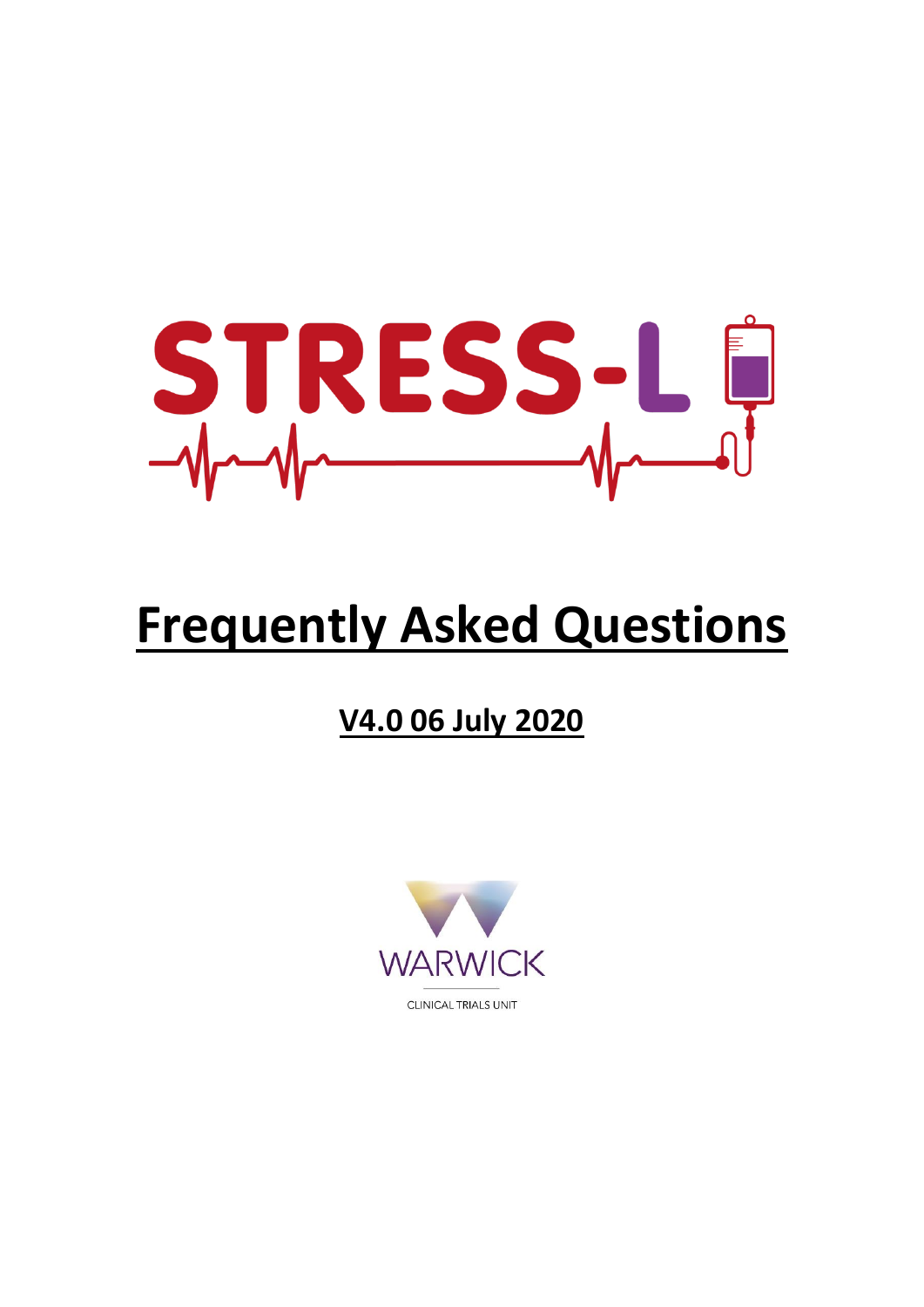



# Contents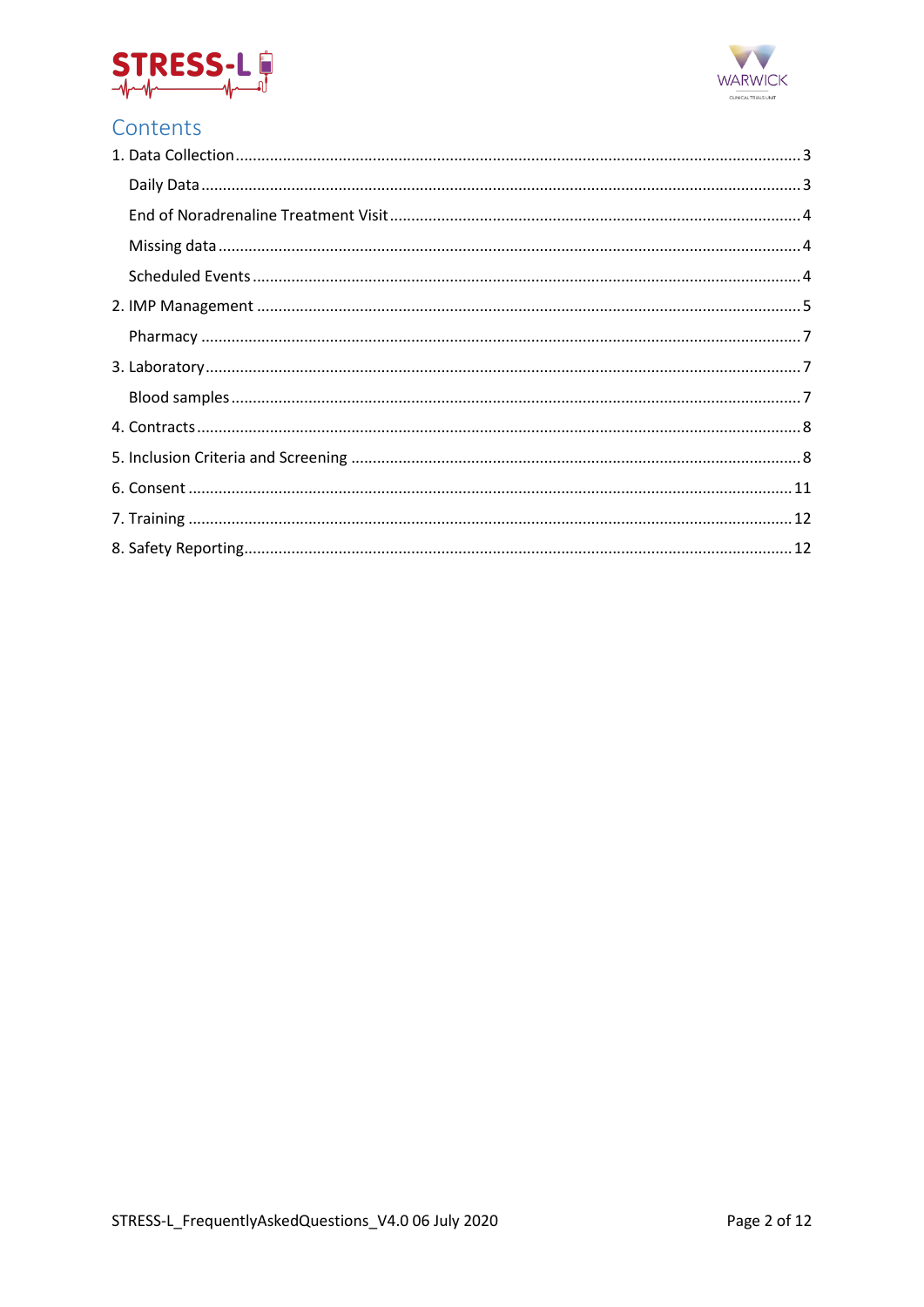

# <span id="page-2-0"></span>1. Data Collection



### <span id="page-2-1"></span>Daily Data

**Q:** Should data for all daily data forms be collected until day 14?

**A: SOFA score** – always continue until day 14 unless the patient is discharged from ICU or the patients dies

**Cardiovascular data** – always continue until day 14, even after patient has finished Landiolol treatment, unless the patient is discharged from ICU or the patient dies.

**IN | OUT Fluids** – always continue until day 14 unless the patient is discharge from ICU or the patient dies.

**Additional assessments** – only required on days 0, 1, 2, 4, 6 and EONT. Data is not required if the patient stops Landiolol and Noradrenaline.

**Q**: When does Day 0 and Day 1 begin?

**A**: **Day 0** – 24 hours prior to randomisation up until the point of randomisation. This is written on the Cardiovascular Form as T-24hours.

**Day 1** – time of randomisation up until 24 hours after randomisation. All subsequent days will commence in line with the time of randomisation and finish 24 hours later. Please do **not** use calendar days.

#### **SOFA score**

**Q:** Should the worst or closest value to the time point be collected?

**A:** The worse score over the 24 hour period will be recorded. An exception to this is for the Other Outcome Data i.e. WCC, Delirium & CRP where the value will be as close as possible to the 24 hour mark at the end of the data collection day. Therefore, it a patient is randomised at 15:00 and assessment data is available at 11:00 and 14:00, the 14:00 data will be used.

If blood tests are not routinely taken every day on ICU and therefore, lowest platelets, highest bilirubin, highest creatinine, WCC and CRP cannot be obtained for that day, please leave this field blank and save the form as 'Clean with unattainable missing data' on the e-CRF.

**Q:** Highest inotrope: are inotropes limited to Vasopressin, Dobutamin and Noradrenaline as general SOFA score parameters? Or you are referring to all inotropes including Adrenaline and others? **A:** All inotropes.

**Q:** If the patient is anuric but receiving CVVHF do we put the amount of fluid removed by the filter in the Urine Output column?

**A:** Yes it will be the cumulative balance for that day.

#### **Q:** Is Day 28 SOFA Score still collected?

**A:** Day 28 SOFA Score is no longer being collected. Please leave the SOFA Score section of the Day 28 Follow Up eCRF blank until this can be removed on the database.

#### **Cardiovascular data**

**Q:** How often is data collected?

**A:** Data on this form is collected hourly until day 2 and then 6 hourly up until day 14. Values should be entered as close as possible to the exact N hours. -24hr time point refers to 24 hours prior to randomisation. Data will continue to be collected beyond day 5 even if the patient stops Landiolol.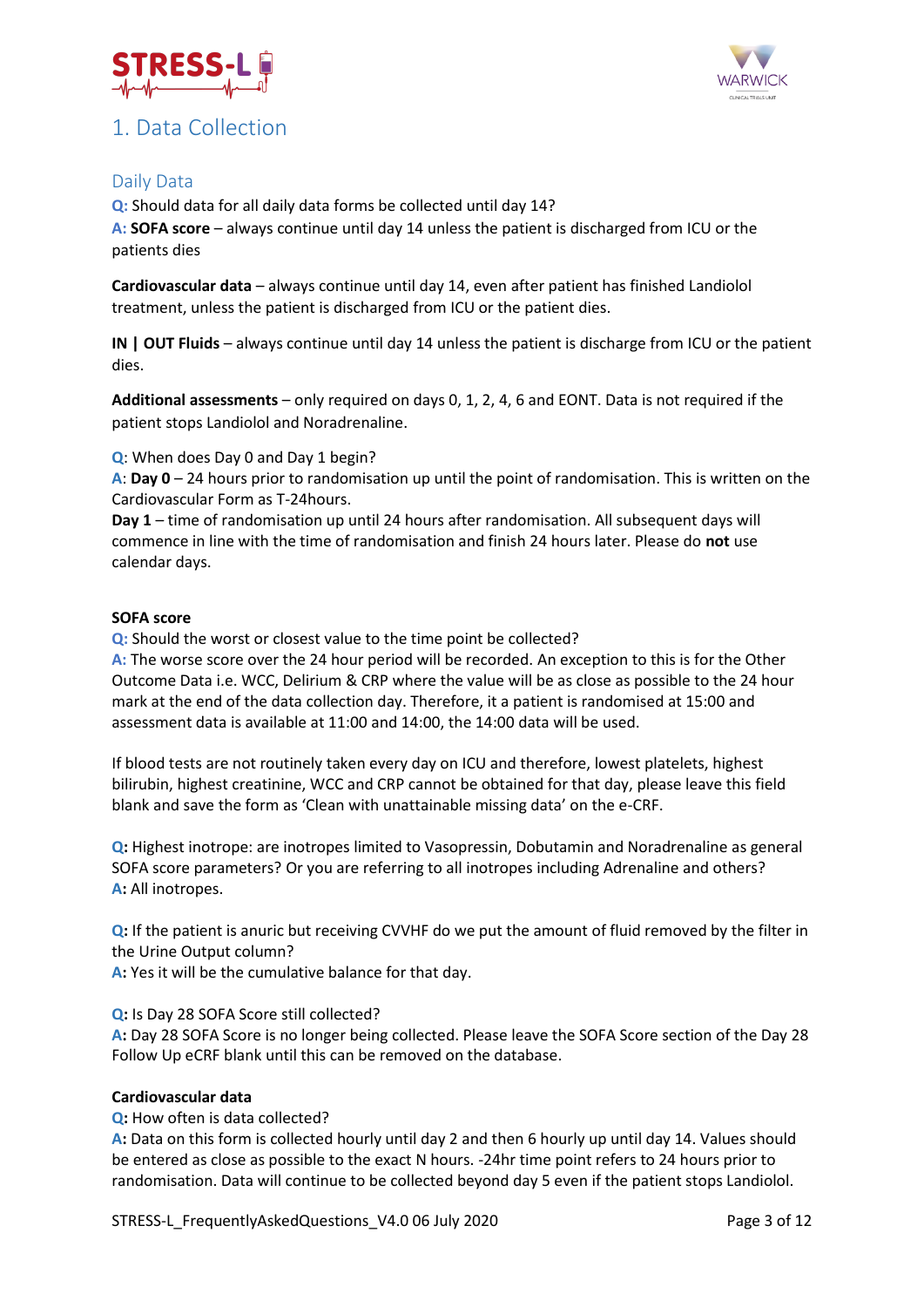



#### **IN | OUT Fluids**

**Q:** Do total fluids by the NG feed and medication via NG feed need to be included into the oral in? **A:** Yes. Fluids in refers to all fluids that a patient intakes.

#### **Q:** Where should TPN be recorded?

**A:** Currently there isn't a field on the eCRF appropriate to save this information – this change will be made during the next database amendment. In the meantime, please record the TPN separately until the database change can be made.

#### **Additional** A**ssessments**

**Q:** Cardiovascular measurement: for multiple values available, which value do you collect? **A:** Measurements collected should always be the value as close as possible to the end of each time point, so the most current value.

#### <span id="page-3-0"></span>End of Noradrenaline Treatment Visit

**Q**: When should this form be completed?

**A**: Once the patient has been off Noradrenaline for 12 hours the EONT is completed on the e-CRF and a blood sample is taken. If EONT falls on a blood sample day i.e. day 0, 1, 2, 4 or 6, an additional sample is NOT required.

**Q**: What happens if the patient recommences noradrenaline after EONT has been completed? **A**: You will not need to do anything and will not be required to commence additional assessments or complete EONT again.

**Q**: What happens if the patient reaches the EONT but is still tachycardic? **A**: The Landiolol should be continued until the heart rate is consistently within the target heart rate of 80-94 bpm.

**Q**: Should we complete the EONT form if the patient dies whilst still on Noradrenaline? **A**: No, this form should be left blank if the participant passes away prior to end of noradrenaline treatment.

#### <span id="page-3-1"></span>Missing data

**Q**: If there is no data to collect or it is not possible to obtain the data what do I do? **A**: Ultimately, if an assessment hasn't been done, and therefore the result is unobtainable, the answer should be left blank or marked as not done if permitted. If a patient is not receiving a dose of a particular drug, such as vasopressin for example, please enter the value '0' in the cardiovascular form as this will aid in the trial team in the data cleaning process.

#### <span id="page-3-2"></span>Scheduled Events

#### **Baseline**

**Q**: ECG/CXR would be obtained on admission to ICU but unless clinically indicated are not performed on a regular basis. Would it be acceptable to use these results as the patient may not have had any others performed after this and prior to enrolment in STRESS L, or do we need to perform new ones at the baseline visit?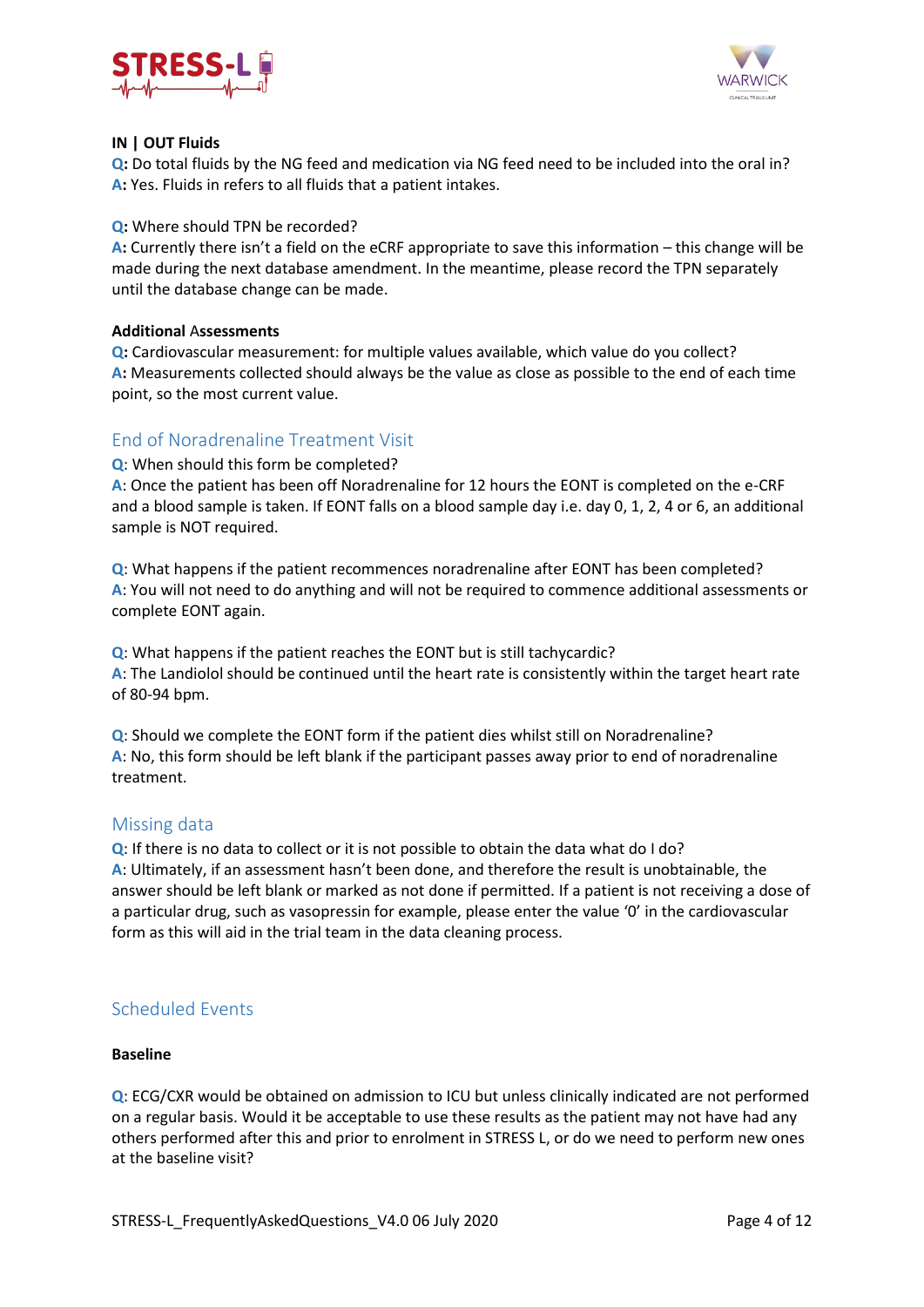



**A**: There isn't a need to perform new ECG/CXR for randomisation to STRESS-L as long as the clinician doesn't feel that they will have changed from baseline or if not clinically indicated. The ECG at baseline is so that if the patient goes onto develop atrial fibrillation or some other dysrhythmia, we have a baseline record to demonstrate that it wasn't there before. Similarly, if Landiolol is being used, that any change in the ECG can be documented for safety reporting.

#### **ICU Discharge Form**

**Q**: There is no option for outcome as death in Discharge destination drop-down menu. **A:** For the purpose of this trial, death is not considered a cause for discharge. The ICU discharge form should only be completed if the participant is discharged alive to another location. If a participant dies whilst on ICU, a death notification form should be completed but not an ICU discharge form.

#### **End of Trial Form**

**Q**: When should the PI sign off the End of Trial Form?

**A:** In order to streamline our processes, we will now request that the PI sign off form is completed at the end of the study, not after each participant. Therefore, please wait until we request for these to be completed before sending to WCTU.

## <span id="page-4-0"></span>2. IMP Management

**Q**: If the patient's heart rate fall bellows 80 bpm but the patient is receiving noradrenaline, should the Landiolol Infusion continue?

**A: NO.** If the patient's heart rate falls below 80 bpm, the Landiolol Infusion should be reduced in a step wise fashion by 1.0 mcg/kg/min to achieve the target heart rate or weaned off if the target heart rate cannot be achieved regardless of if the patient's noadrenaline treatment is ongoing.

**Q**: When should the Landiolol be weaned and stopped?

**A:** Once all vasopressor agents have been stopped for 12 hours, and the patient is consistently within the target heart rate range, the Landiolol should be weaned.

**Q**: What happens to the Landiolol if the noadrenaline has been discontinued for <12 hours? **A:** The Landiolol dose should be adjusted accordingly to maintain the target heart rate of 80-94bpm as per the Landiolol Infusion Protocol.

**Q**: What happens to the Landiolol if the noradrenaline has been discontinued for >12 hours? **A:** Once Noradrenaline treatment has ceased for over 12 hours, the EONT visit is triggered. If heart rate is persistently within the target range of 80-94 bpm, landiolol should begin to be weaned by gradually reducing the infusion in a step wise fashion by 1.0 mcg/kg/min to maintain the target heart rate. If heart rate falls below 80 bpm, landiolol infused should be reduced in a step wise fashion by 1.0 mcg/kg/min to achieve the target heart rate. If heart rate increases above 94 bpm, the landiolol infusion should be increased as per the protocol. Once the end of noradrenaline treatment visit has passed and landiolol has been stopped for 12 hours or more, it should not be restarted.

**Q**: Can the Landiolol be restarted at any point whilst the patient remains on ICU? **A:** The Landiolol may be started according to the infusion protocol at any point before the EONT regardless of if the Landiolol has been stopped for more than 12 hours. The Landiolol can also be restarted within 12 hours of EONT, **however,** it should **NOT** be restarted once the EONT has passed and the Landiolol has been stopped for 12 hours or more.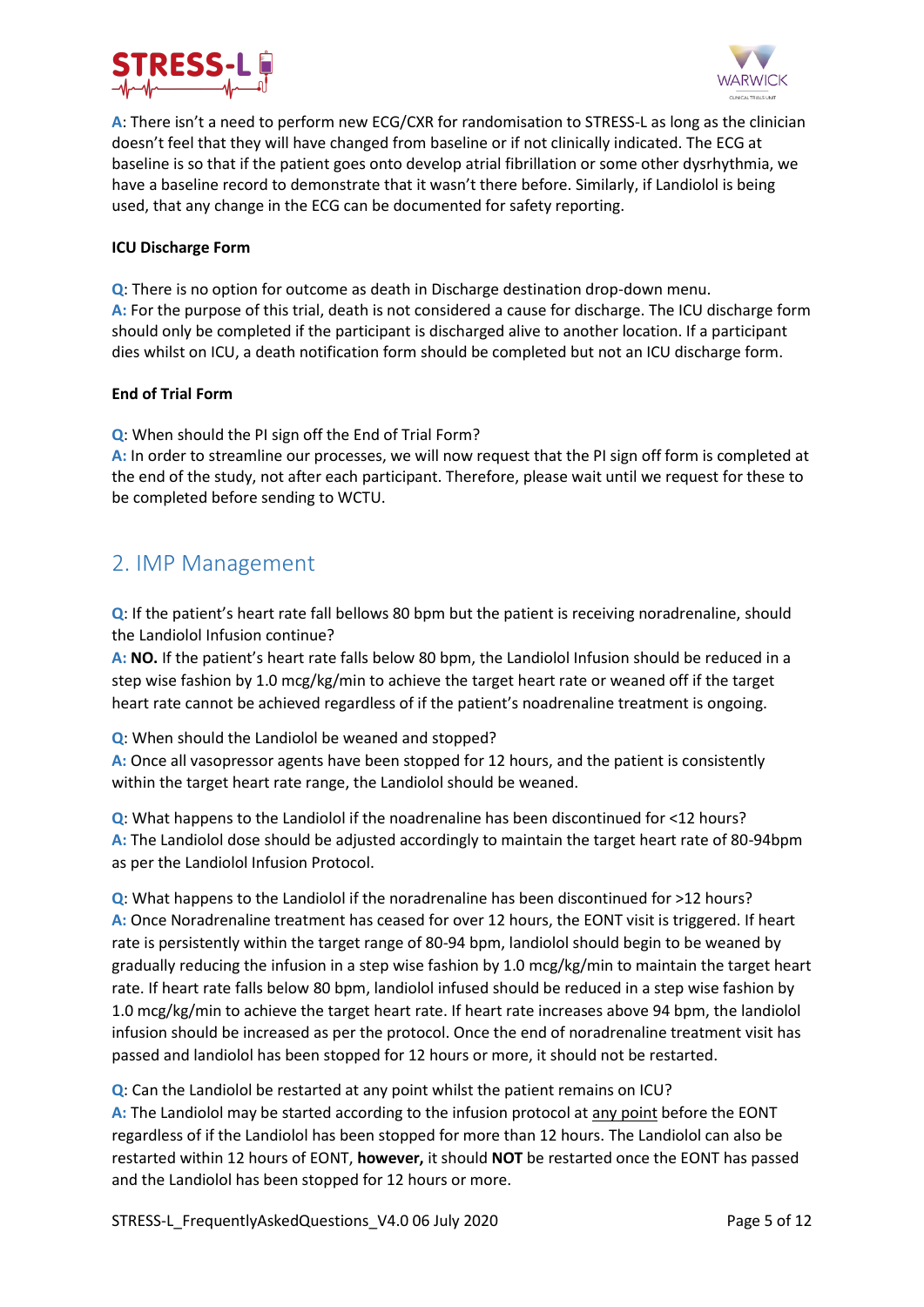



**Q**: If the patient reaches 14 Days whilst still on Landiolol, when should Landiolol be stopped? **A**: The Landiolol should be begin to be weaned at the end of Day 14 and eventually stopped.

**Q**: Is a dedicated lumen on a multi-lumen central line considered adequate for administering Landiolol?

**A:** Each lumen will be considered as its own separate line as there is no mixing until the IMP enters the bloodstream. The IMP can be administered via its own dedicated lumen on a multi-lumen line.

**Q:** Do the research nurses have to titrate the drug for 6 hours or is this something that can be delegated to the bedside nurse?

**A: This may be delegated to the bedside nurse**. The bedside nurses can be involved in reconstituting IMP and preparing infusion for participants randomised to receive Landiolol, and the research nurses will not be required to provide oversight in person over the weekend. However, **the research nurses must conduct a handover on Friday** with the bedside nurses to communicate study requirements and how to access the vials and manage the infusion, which should be then **clearly documented in the patient's notes**. It is the research nurses responsibility to ensure there is oversight and we encourage you to provide training to non-research colleagues to relay the requirements of the study; this could perhaps be done through coffee mornings. We have collated training slides for ICU clinical staff which you may find a useful tool to provide training. We have also provided dosing chart laminates and A5 laminates of the Landiolol and Vasopressor protocols in your site file which can be kept at the patient's bedside.

**Q:** Can we hold a supply of the study drug on ITU and maintain our own accountability log so that the research nurses would be able to issue the drug to the randomised patient or is this something that only the pharmacist can do?

**A:** Yes a box of vials will be kept on ITU with 2 back up boxes in pharmacy. There is an ICU IMP inventory log and a pharmacy IMP inventory log.

**Q:** Who is responsible for informing the trial team at WCTU further supply is required? **A:** Pharmacy will be responsible for letting us know when you require re-supply, as they will be holding the 2 back up boxes. Each time a box is released, please keep us updated by emailing[: stress](mailto:stress-l@warwick.ac.uk)[l@warwick.ac.uk](mailto:stress-l@warwick.ac.uk). The research nurses will also take responsibility for this by informing us if a patient is on max dose as they are a heavy patient however, pharmacy will also be responsible for informing us if your stock levels are running low.

**Q:** Is one box of vials used for one patient?

**A:** No. 20 vials supplied in one box can be used on more than one patient. Unused vials at the end of the trial or expiry of the batch will be destroyed locally and it will not be returned to the manufacturer AOP.

**Q**: Can ambient IMP be stored in the fridge as this is a convenient storage space? **A**: Yes. Ambient IMP can be stored in the fridge for ease of storage, as no special storage conditions are required for this stock. If a fridge is not available the drug should be stored in a secure location with restricted access to the research team.

**Q:** Is it ok to alternate between ambient and refrigerated temperature conditions for the ambient IMP stock?

**A:** Yes this is fine as it will not affect the stability of the drug.

**Q**: Can beta-blockers be administered in the control group?

STRESS-L\_FrequentlyAskedQuestions\_V4.0 06 July 2020 Page 6 of 12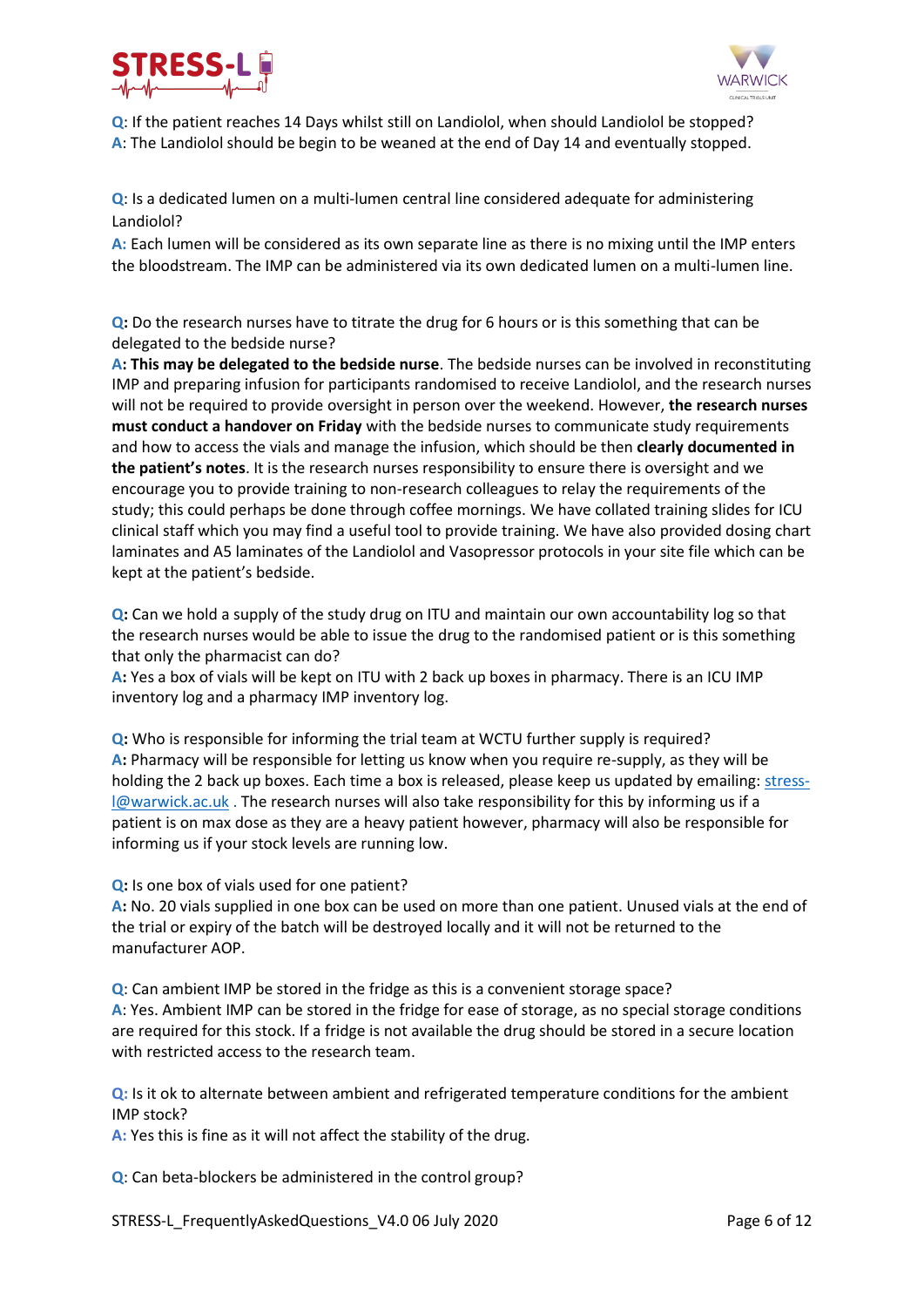



**A**: As per the protocol, the control group will receive usual care and not be supplied additional betablockade whilst on ICU. If a clinical decision is made to administer a beta-blocker to a control group patient, a protocol deviation form must be completed on the e-CRF under unscheduled events.

#### <span id="page-6-0"></span>Pharmacy

**Q:** Do the ICU research nurses need to submit any specific paperwork to request further supply of IMP from pharmacy?

**A:** There is no specific request form the ICU research nurses need to complete when asking for a box to be released by pharmacy. The trust will follow their own internal policy when doing this. The transfer should be clearly and adequately documented on both the ICU and Pharmacy Inventory logs

**Q:** Do used vials need to be returned to pharmacy for destruction?

**A:** The ICU research team will destroy these and they do not need to be returned to pharmacy. The same goes for damaged vials (a note will be made next to the entry on the inventory log). If a vial is used to make up an infusion that isn't issued to the participant (for example the patient dies) they should also make a note of this on the inventory log or they could do a file note.

**Q:** If any reconstituted drug is left over in a syringe can the ICU research team dispose of this? **A:** Yes this is fine but it must be documented on the ICU IMP destruction log.

# <span id="page-6-1"></span>3. Laboratory

#### <span id="page-6-2"></span>Blood samples

**Q:** Can bloods be taken by staff nurses at weekend and left for processing on Monday? **A:** No - these blood samples are mandatory and it is expected that a member of the research team or a co-investigator will have to come in on the weekend to process the samples. Only minimal weekend work will be required over the duration of the trial. Paxgene tubes (biobank samples) can be kept at room temperature for 72 hrs max. Green lithium heparin tubes need to be kept at room temperature on a rotator (i.e. in continuous motion) until processed and not placed in the fridge. They must be processed straight away.

**Q:** Will you be providing blood kits for the trial bloods, gases and serums? A: The following consumables will be provided: Lithium Heparin Blood Tubes (green top) PaxGene RNA Blood Tubes PaxGene DNA Blood Tubes Cryovials (for storage of plasma) Plastic or cardboard storage boxes with internal racks for cryovial storage Racking/boxes for Paxgene blood tubes Pens for writing on labels

**Q:** What are the timelines for the bloods – how long plus or minus the infusion time do we have to take the bloods?

**A:** We require Day 0 bloods to be taken as close as possible to the time of randomisation and prior to the administration of Landiolol. Day 1 starts as soon as you randomise. We haven't specified when the bloods have to be taken on each sampling day, as long as they are taken on days 0, 1, 2, 4, 6 and end of noradrenaline treatment. If a patient is randomised in the evening or the middle of the night for example it would be fine for you to take the bloods for day 1 and process them when you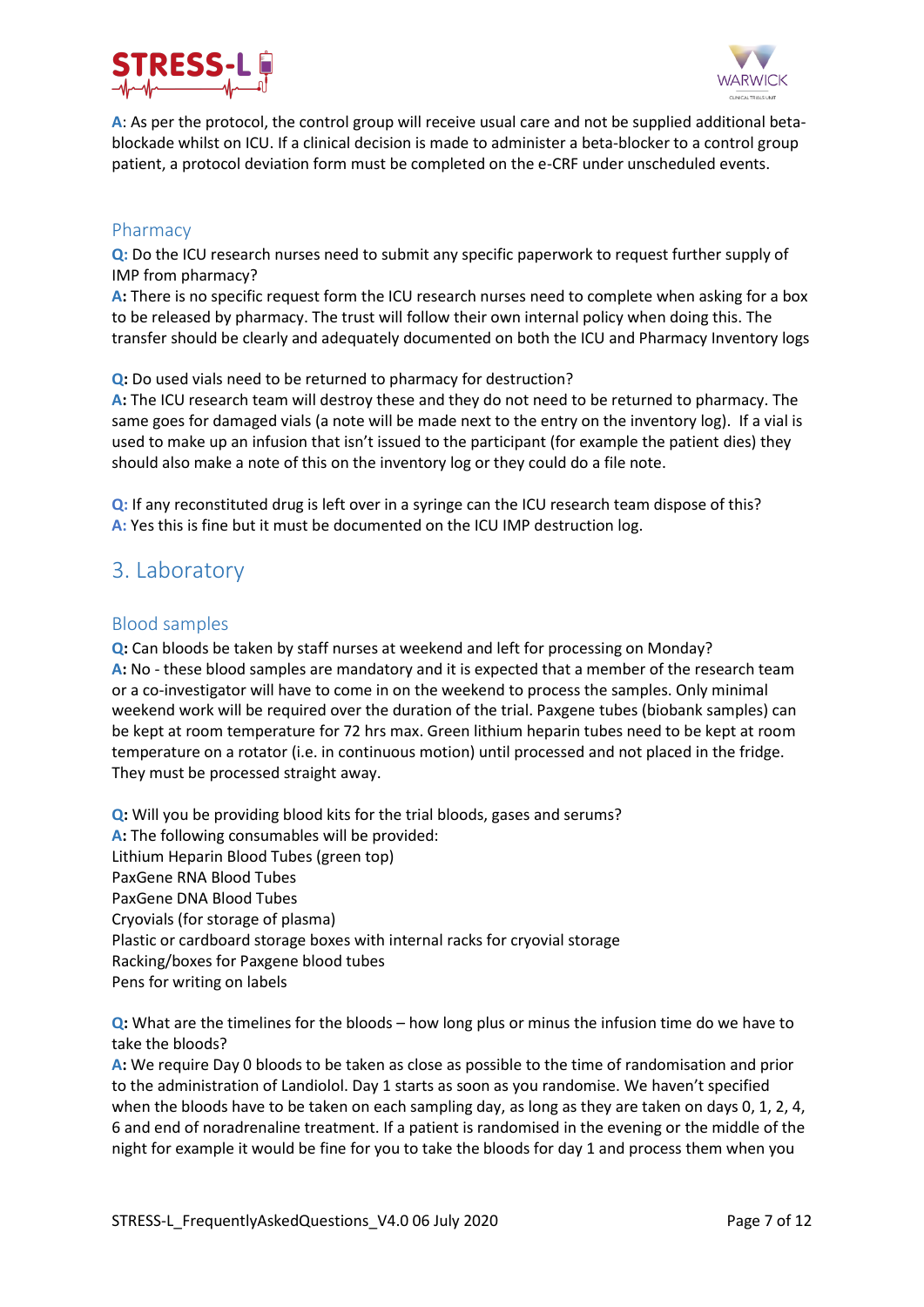



are in the following morning. You must record in the medical notes when a blood sample has been taken.

PAXgene tubes are only for biobank samples (Whole Blood) to be taken on Day 0, Day 1 and at EONT (RNA PAXgene only), and are optional. Two 2.5ml samples are taken on day 0, one 2.5ml sample is taken on day 1 and one 2.5ml sample is taken at EONT, if this is not already a sampling day. Green lithium heparin tubes are mandatory blood samples. These need to be spun and plasma extracted. 12 ml samples are taken on days 0, 1, 2, 4, 6 and at the EONT Visit;

| <b>Time points</b>        | 0  | 1  | $\mathbf{2}$ | 4  | 6  | <b>EONT</b> |
|---------------------------|----|----|--------------|----|----|-------------|
| PaxGene RNA Blood         | 1  |    |              |    |    |             |
| Tube (2.5mL)              |    |    |              |    |    |             |
| PaxGene DNA Blood         | 1  |    |              |    |    |             |
| Tube (2.5mL)              |    |    |              |    |    |             |
| Green Lithium             | 3  | 3  | 3            | 3  | 3  | 3           |
| <b>Heparin Blood Tube</b> |    |    |              |    |    |             |
| (4mL)                     |    |    |              |    |    |             |
| Total volume (mLs)        | 17 | 15 | 12           | 12 | 12 | 12          |

**Q**: Why doesn't the database capture the PAXgene sample taken at EONT?

**A**: The database requires a further update to the system to capture the additional EONT biobank sample now required. We will therefore be requesting blood sample storage logs to ensure this additional sample is being collected, and once the database has been updated this can be added on retrospectively

# <span id="page-7-0"></span>4. Contracts

Payments to sites are as follows;

- £500 per patient recruitment and follow up fee
- £7.53 per participant drug accountability per patient (advised to move to critical care team)
- **£12.54** per participant drug dispensing per patient (advised to move to critical care team as the researchers will reconstitute IMP)
- £800 pharmacy set up, maintenance and close down fee

**Q**: Is a Material Transfer Agreement (MTA) required?

**A**: No, this is embedded into Schedule 4 of the site agreement.

**Q**: How long is your internal process for issuing green light once SIV has taken place and R&D Capacity and Capability is issued?

**A**: Once all documents have been received and the contract has been signed, the green light will usually be issued within 2 weeks (to allow sponsor authorisation of site and IMP despatch).

# <span id="page-7-1"></span>5. Inclusion Criteria and Screening

**Q:** On the inclusion criteria it states a patient becomes eligible following 24 hours on vasopressors, if they have a heart rate of ≥95. It also states the patient has to be receiving noradrenaline >0.1mcg/kg/min as their vasopressor support at this time point. For patients to be eligible, can we include time on metaraminol as part of the 24 hour, or is it from the start of noradrenaline infusion? **A:** The 24 hour clock starts when you start any vasopressor therapy (including metaraminol).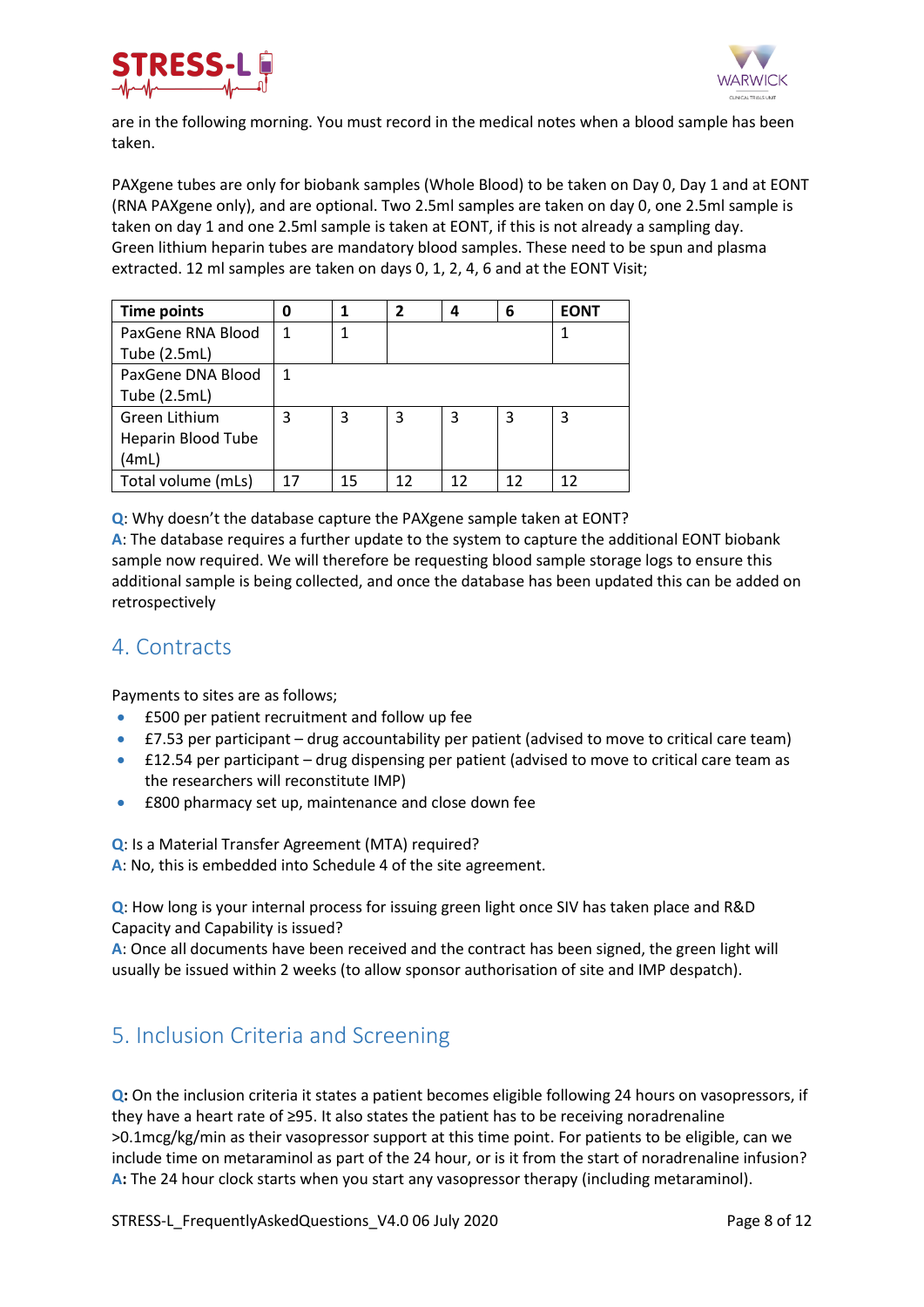



**Q:** If the patient starts and restarts noradrenaline or another vasopressor therapy, when does the 24 hour window clock begin?

**A**: If a patient is receiving vasopressor support e.g. noradrenaline or metaraminol for their septic shock and this stops for less than 12 hours before recommencing again this is counted as the same vasopressor episode. The 24-72 hour window will apply from when they first started receiving vasopressor support.

E.g. if a patient receives noradrenaline on 14/08/2018 at 09:00, this stops at 15:00, then restarts at 20:00 (5 hour gap in between; less than 12 hours) the patient will become eligible on 15/08/2018 at 09:00 (24 hours since start of first episode). Remember, they will additionally have to be on a dose of noradrenaline >0.1 mcg/kg/min.

If the patient has a gap of more than 72 hours between the two episodes of vasopressor support because a new bout of septic shock has occurred, the 24-72 hour window will start at the beginning of the second episode.

E.g. if a patient receives noradrenaline on 14/08/2018 at 09:00 and this stops at 15:00 and then isn't restarted until 19/08/2018 at 09:00 as the patient has developed a new round of sepsis, the patient will become eligible on 20/08/2018 at 09:00 (24 hours since start of second episode).

If the scenario arises where the gap between the two episodes of vasopressor support is more than 12 hours but less than 72 hours, the trial team will need to be informed of this as these patients will be assessed on a case by case basis. This is because it will need to be assessed whether the vasopressor support has been recommenced to treat the same bout of sepsis or whether this is for a new round of sepsis the patient has developed. 12 hours is commonly defined as the end of noradrenaline treatment and we predict this particular scenario is unlikely to occur. Please contact the team to discuss these patients further.

If the patient is on metaraminol for longer than 72 hours and then start noradrenaline on the 73 $rd$ hour for instance with metaraminol continuing they would be excluded from the trial and should not be randomised.

**Q:** If a patient has received continuous vasopressor therapy for more than 72 hours for a medical condition other than septic shock and go on to develop septic shock which is treatment by vasopressor therapy, are they eligible for the trial?

**A: NO.** If a patient has received **continuous** vasopressor therapy for more than 72 hours they should not be recruited to the trial, even if the vasopressor therapy was initially started to treat a medical condition other than septic shock.

**Q:** Does the patient need to be tachycardic for the whole of the 24 hours or is it only necessary that the heart rate is >95 at the time of randomisation?

**A:** It is only necessary that the patient is tachycardic at the time of randomisation. They do not have to be consistently tachycardic for the whole 24 hours prior to randomisation.

**Q:** What do you mean by compensatory tachycardia?

**A:** Any tachycardia which is not sepsis driven, but is instead caused by another condition. Only patients with sepsis-driven tachycardia will be eligible for STRESS-L.

**Q:** Can patients be recruited if they're already on a beta blocker?

**A:** Yes, if a patient is on a beta blocker for a pre-existing condition they can still be eligible for the trial, and the beta blocker can be continued (as per clinician discretion), unless the beta blocker has been prescribed for Atrial Fibrillation, in which case the beta blocker would need to be switched to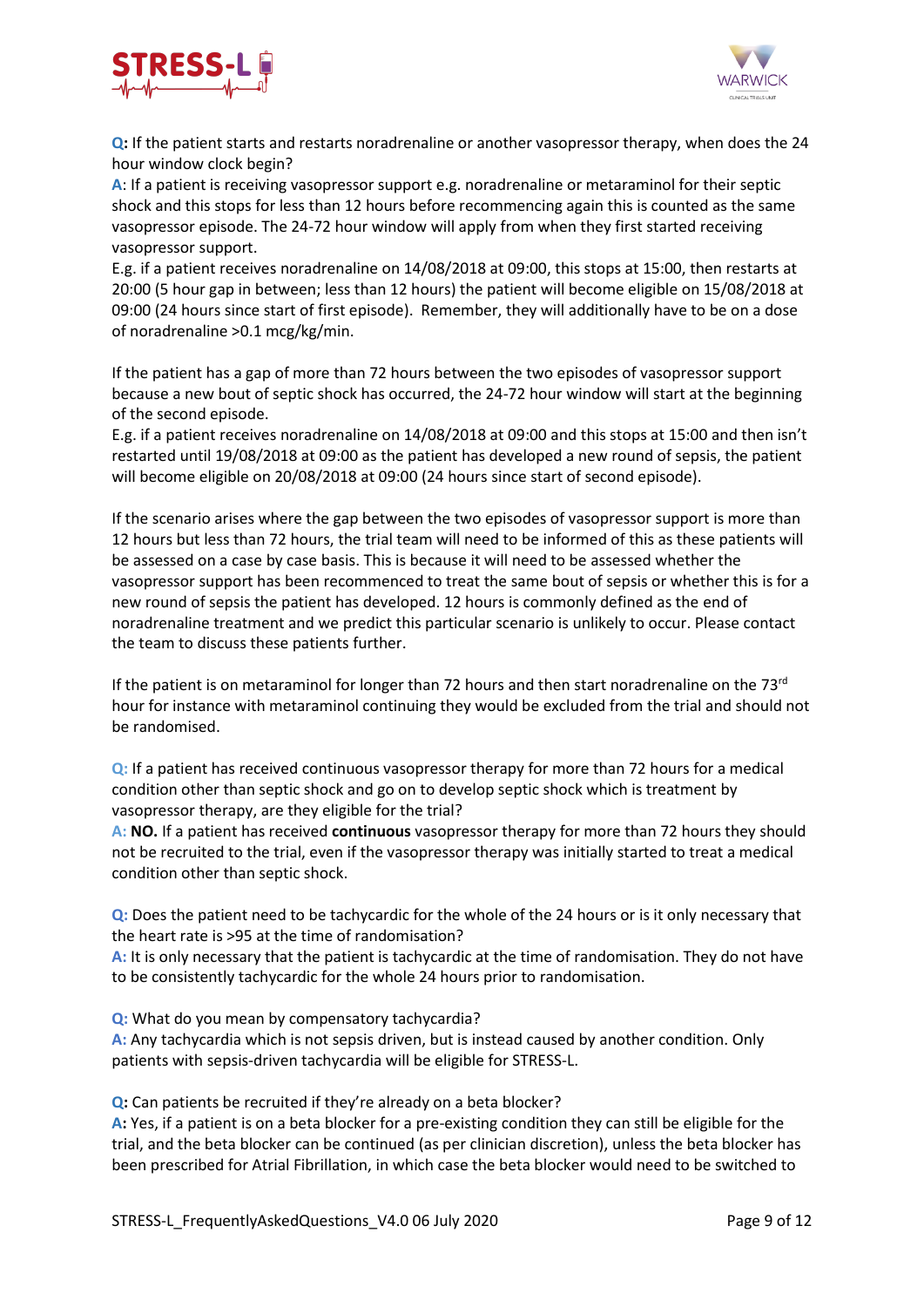



Amiodarone, Magnesium or potassium as per the protocol. Any beta blocker (apart from Landiolol) the patient has administered during the trial up to Day 14 will be captured on a temporary beta blocker CRF until the database can be updated.

**Q:** Can we recruit patients from level 2 and level 3 care?

**A:** Yes ITU and HDU patients can be recruited. A medically qualified physician named on the delegation log will be required to assess and sign off eligibility. You have 24 hours once a patient becomes eligible to randomise them to the trial.

**Q:** Does the eligibility form need to be filed in the medical notes?

**A:** This is not an essential requirement but yes it can be filed. It must be clearly documented in the notes how the patient fits ALL of the eligibility criteria points as this will be evaluated during the monitoring visits.

**Q:** Who can sign the eligibility form?

**A:** The eligibility form **must** be signed by a medically qualified physician listed on the delegation log as per MHRA guidance for CTIMPs. This should be clearly documented in the patient's note as well. A research nurse should not sign the eligibility form.

**Q:** Do septic shock patients need to be added onto the screening log? **A:** Yes. All septic shock patients should be included on the screening log and not just septic patients.

**SEPSIS Diagnosis**: Infection (known or suspected) + antibiotics + SOFA score change >=2 = **SEPSIS** SEPSIS + Noradr (for Mean BP=65) + Lactate >=2 = **SEPTIC SHOCK**

**Q**: Are patients already in AF excluded?

**A**: No. Although we believe Landiolol therapy may prevent Atrial Fibrillation (AF), there is nothing in the protocol to exclude patients already in AF. This also includes AF from all sources whether Acute (as a result of the present Septic Shock episode) or chronically (as a result of old age, ischaemic heart disease or any other co-morbidity).

**Q**: Is there a specific reference that should be used when assessing Child-Pugh Score ≥B regarding the exclusion criteria of Advanced Liver Disease?

**A:** The following calculator located here can be used to calculate Child-Pugh scores [www.mdcalc.com/child-pugh-score-cirrhosis-mortality#evidence](http://www.mdcalc.com/child-pugh-score-cirrhosis-mortality#evidence)

It is only necessary to calculate the score where there is history, ultrasound or CT evidence of cirrhosis and the score should only be applied to blood test results that reflect the patient's chronic health. That is usually the admission bloods if no previous one exist.

**Q**: How should the SOFA score change of >2 for the Septic Shock diagnosis be assessed? Which two points should be compared?

**A:** The SOFA score change is from the patient's baseline upon admission. You can assume this to be 0 if there is no data available. Thereafter, once the patient has been diagnosed with septic shock which requires SOFA greater than 2 and starting noradrenaline the other eligibility criteria should be assessed.

**Q**: Should a patient withdrawing care be included in the trial?

**A**: **NO.** Patients should not be recruited if a withdrawal of care decision is in place or imminent. **HOWEVER**, as the target population under study are very sick (don't forget Morelli's [JAMA, 2013] population had a mortality of 80%!), patients should be considered for a trial where a withdrawal of care decision is not in place.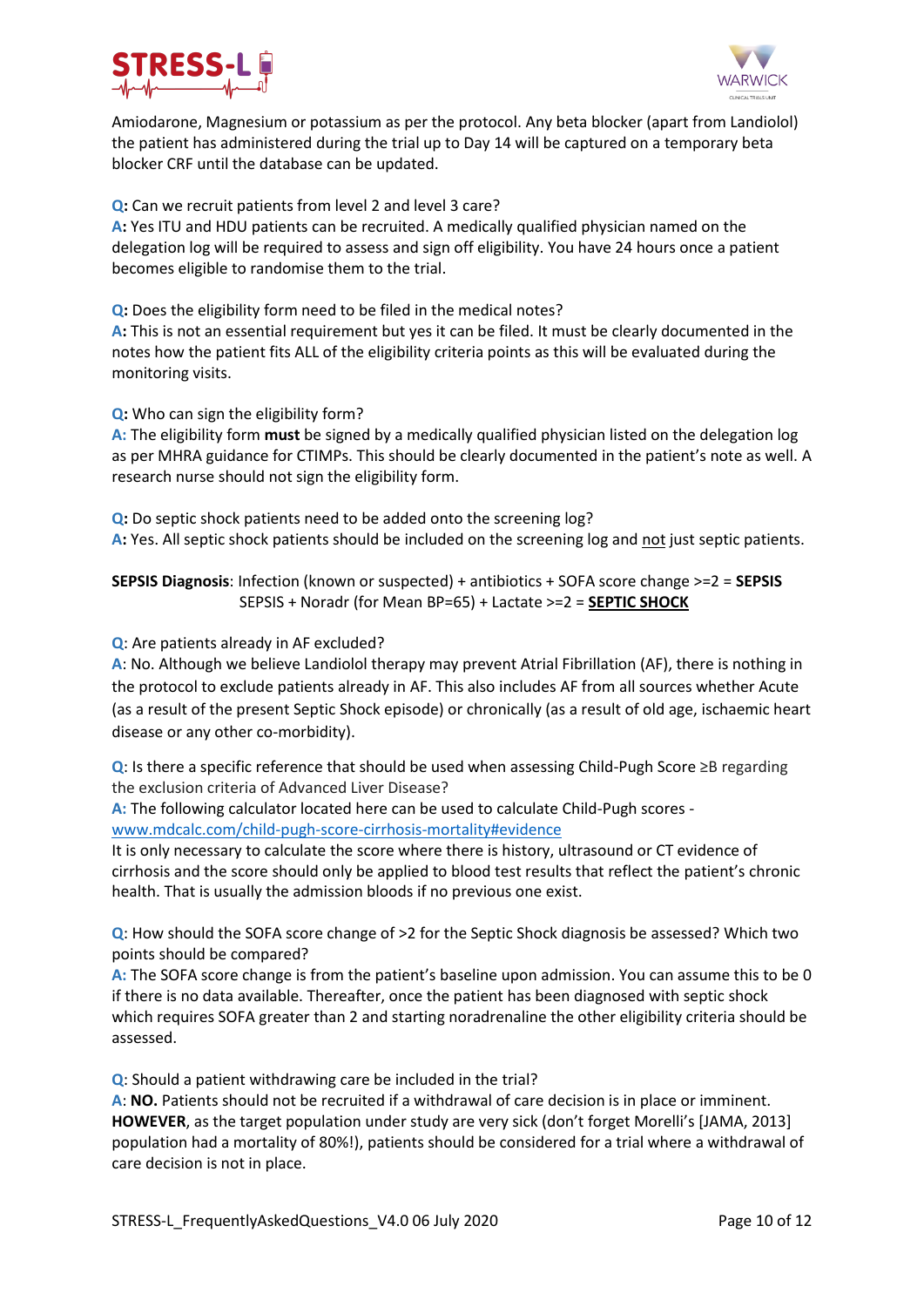



**Q**: Will the eligibility and randomisation forms be updated following the protocol amendment v3.0 18 October 2018 and v4.0 02 April 2019?

**A**: The inclusion and exclusion criteria have been updated on both the eligibility and randomisation paper forms following the protocol amendment. Due to resourcing issues at Warwick CTU, the trial database is awaiting an update by the programming team therefore, the eligibility form located on the database has not been changed as of yet. Until the database has been updated, **please leave the e-CRF eligibility form blank**. The trial team will update you when the database has been changed.

In the meantime as already done, please ensure the eligibility form is being completed and signed on **paper** and a copy is sent to [stress-l@warwick.ac.uk](mailto:stress-l@warwick.ac.uk) via the NHS encryption service.

**Q**: What studies can we co-enrol with?

**A:** A list of trials STRESS-L can co-enrol with can be found on the trial website:

[https://warwick.ac.uk/fac/sci/med/research/ctu/trials/stressl/health/coenrolment/.](https://warwick.ac.uk/fac/sci/med/research/ctu/trials/stressl/health/coenrolment/) This page is regularly updated by the trial team. WCTU will inform all sites of any updates to co-enrolment via the website. Please let the team know if there are any studies you wish to be considered for coenrolment.

**Q**: Can COVID-19 positive patients be enrolled in the trial?

**A:** Yes, patients with confirmed COVID-19 can be enrolled in to STRESS-L however, blood samples **SHOULD NOT** be obtained for these patients to protect staff safety and reduce the risk of viral transmission.

# <span id="page-10-0"></span>6. Consent

**Q:** Can consent be taken before the patient becomes eligible?

**A:** Yes. Consent can be taken in the pre-24 hour period if it is suspected the patient will remain on vasopressor treatment and likely to fulfil the other eligibility criteria. If the patient then becomes ineligible at the 24 hour mark the consent will be discarded. It must be made clear to the relatives that if the patient is no longer eligible at the 24 hour mark they will not be randomised in to the trial.

**Q:** Are research nurses able to consent or does it have to be a doctor? **A:** As long as your NHS trust allows research nurses to take consent for CTIMPs we have no objection.

**Q:** Can the professional legal representative consent over the phone or does it have to be face to face?

**A:** Face-to-face. A physician who is not named on the delegation log and independent from the trial can provide professional legal representative consent. Any clinician who provides the professional legal representative consent cannot therefore be involved in the patient's trial participation, for example, would not be able to sign off eligibility forms.

**Q:** Can the personal legal representative consent be over the phone?

**A:** Significant limitations have been placed on the visitation of patients in hospital and therefore a personal legal representative is unlikely to be available to sign the consent form in person. The personal legal representative will be contacted by telephone or videoconference facilities and provided with information about the trial by the Investigator or their nominee. If the PerLR decides that the patient would have no objection to participating in the trial, verbal consent will be obtained